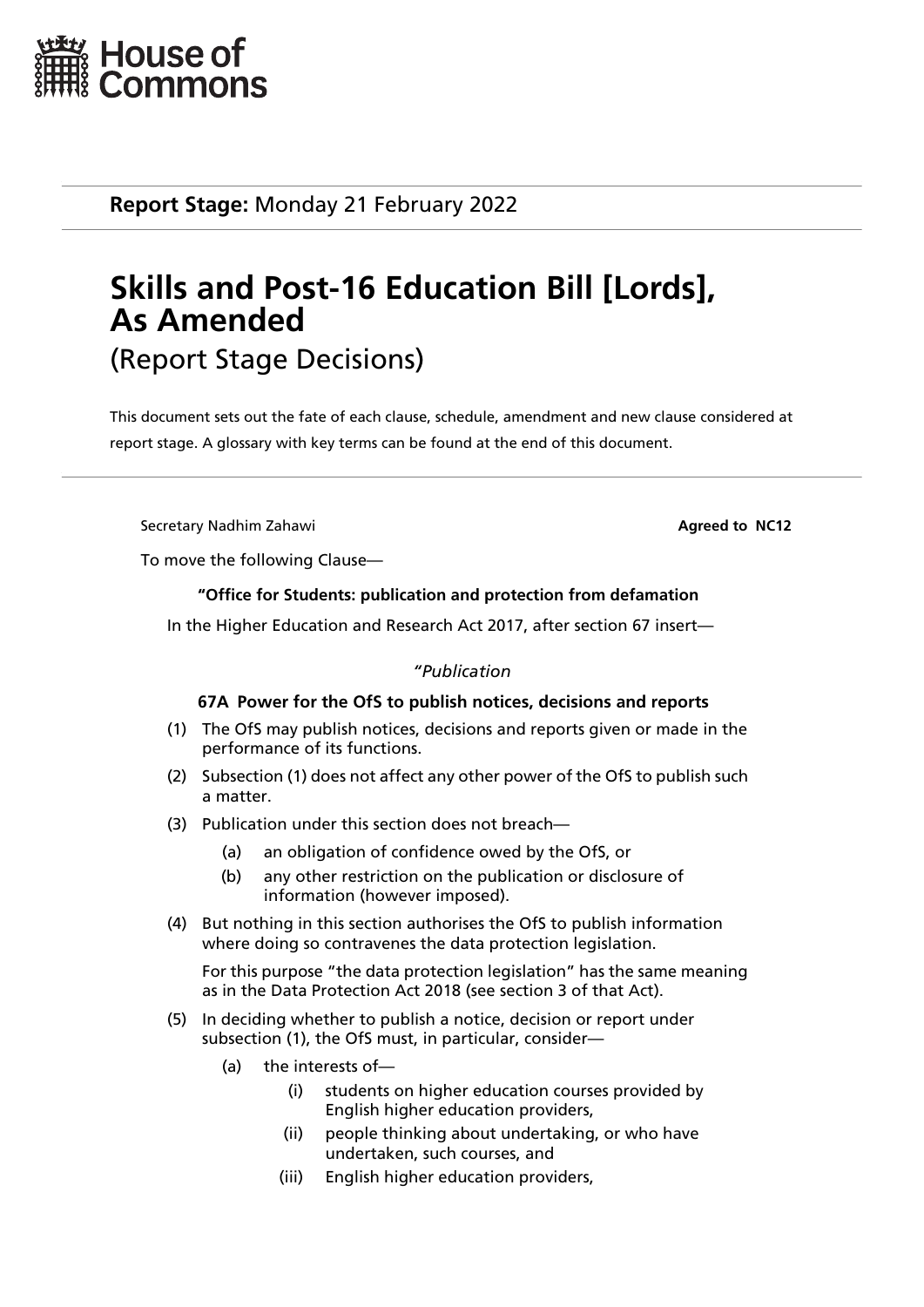- (b) the need for excluding from publication, so far as practicable, any information which relates to the affairs of a particular body or individual, where publication of that information would or might, in the opinion of the OfS, seriously and prejudicially affect the interests of that body or individual, and
- (c) the public interest.
- (6) For the purposes of this section and sections 67B and 67C—
	- (a) a reference to a decision includes a reference to the reasons for it, and
	- (b) any decision made in the course of exercising, or for the purposes of enabling the OfS to exercise, any of the OfS's functions (including making any other decision) is made "in the performance of its functions".

# **67B Publication of decision to conduct or terminate investigation**

- (1) This section applies where under section 67A(1) the OfS publishes a decision to conduct an investigation.
- (2) If the publication identifies a higher education provider or other body or individual whose activities are being, or to be, investigated, and—
	- (a) the OfS terminates the investigation without making any finding, or
	- (b) the findings of the investigation, so far as they relate to the higher education provider, body or individual, do not result in the OfS taking any further action,

the OfS must publish a notice stating that fact.

- (3) Section 67C does not apply to the publication of the decision to conduct the investigation to the extent that it includes information other than—
	- (a) a statement of the OfS's decision to conduct the investigation,
	- (b) a summary of the matter being, or to be, investigated, and
	- (c) a reference to the identity of any higher education provider or other body or individual whose activities are being, or to be, investigated.
- (4) See section 67A(6) for the meaning of references to decisions.

## *Defamation*

## **67C Protection from defamation claims**

(1) For the purposes of the law of defamation, publication by the OfS of any notice, decision or report given or made in the performance of its functions is privileged unless the publication is shown to have been made with malice.

This is subject to section 67B.

(2) See section 67A(6) for the meaning of references to decisions.""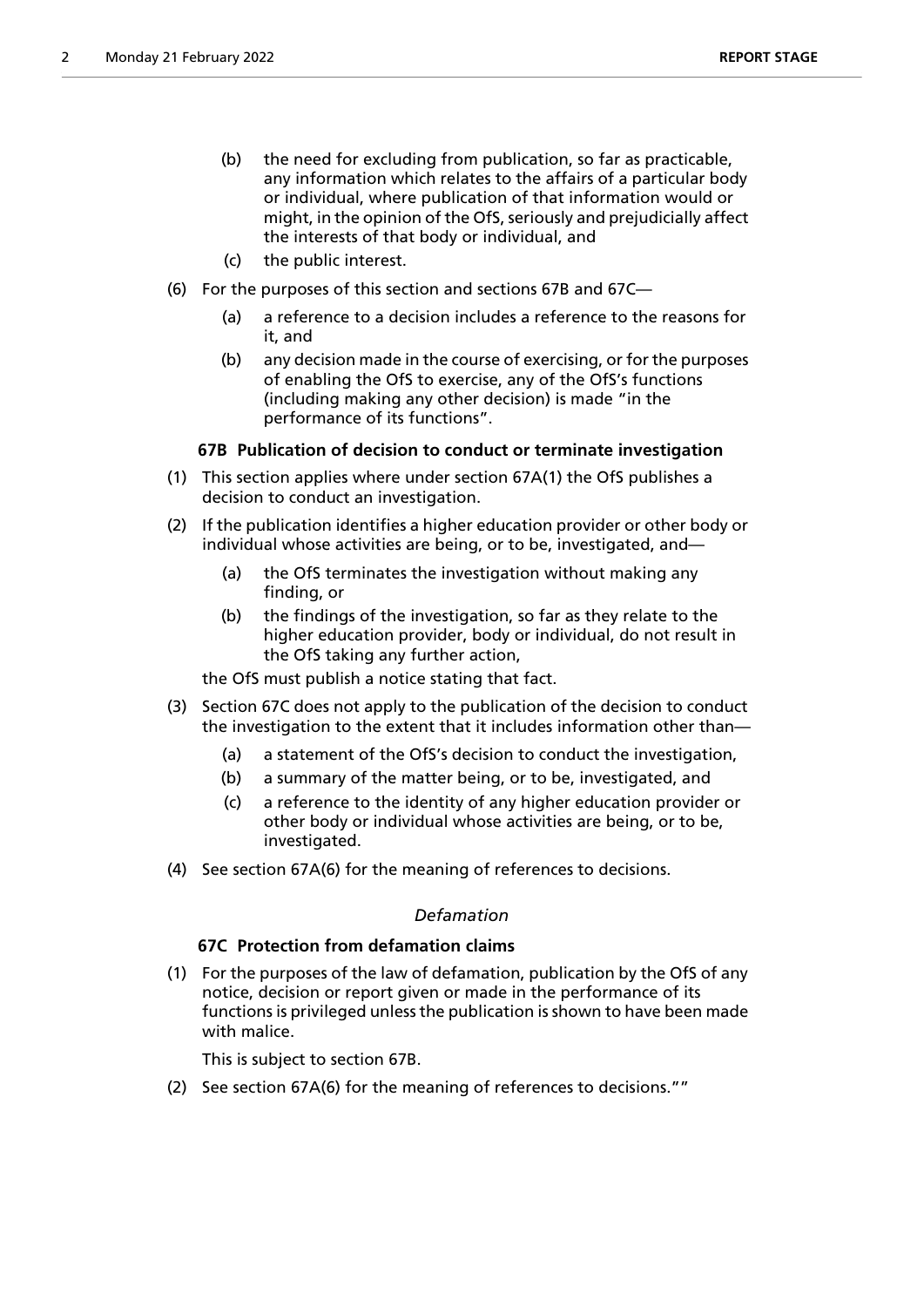Robert Halfon **Not called NC1** Kim Johnson Ian Mearns Tom Hunt Brendan Clarke-Smith Miriam Cates Bob Blackman Derek Thomas Gordon Henderson Wera Hobhouse Christian Wakeford Sarah Olney Chris Green **Paul Maynard** Dr Matthew Offord<br>
Sir Peter Bottomley Dan Carden<br>
Dan Carden Mr John Baron Tony Lloyd Sarah Champion Munira Wilson Margaret Greenwood

Sir Peter Bottomley

To move the following Clause—

## **"Apprenticeships for prisoners**

 Notwithstanding any other statutory provision, prisoners in English prisons may participate in approved English apprenticeships, as defined by section A1 of the Apprenticeships, Skills, Children and Learning Act 2009."

Robert Halfon **Not called NC2** Peter Aldous Bob Blackman Derek Thomas Gordon Henderson Wera Hobhouse Christian Wakeford **Miriam Cates** Sarah Olney<br>
Paul Maynard **Miriam Cates** Sir Peter Bottomley **San Carden** Paul Maynard Sir Peter Bottomley<br>
Mr John Baron Saron Tony Lloyd Mr John Baron Tony Lloyd Sarah Champion Lee Anderson

To move the following Clause—

#### **"Provision of opportunities for education and skills development**

- (1) Any person of any age has the right to free education on an approved course up to Level 3 supplied by an approved provider of further or technical education, if he or she has not already studied at that level.
- (2) Any approved provider must receive automatic in-year funding for any student covered by subsection (1), and supported by the Adult Education Budget, at a tariff rate set by the Secretary of State.
- (3) Any employer receiving apprenticeship funding must spend at least two thirds of that funding on people who begin apprenticeships at Levels 2 and 3 before the age of 25."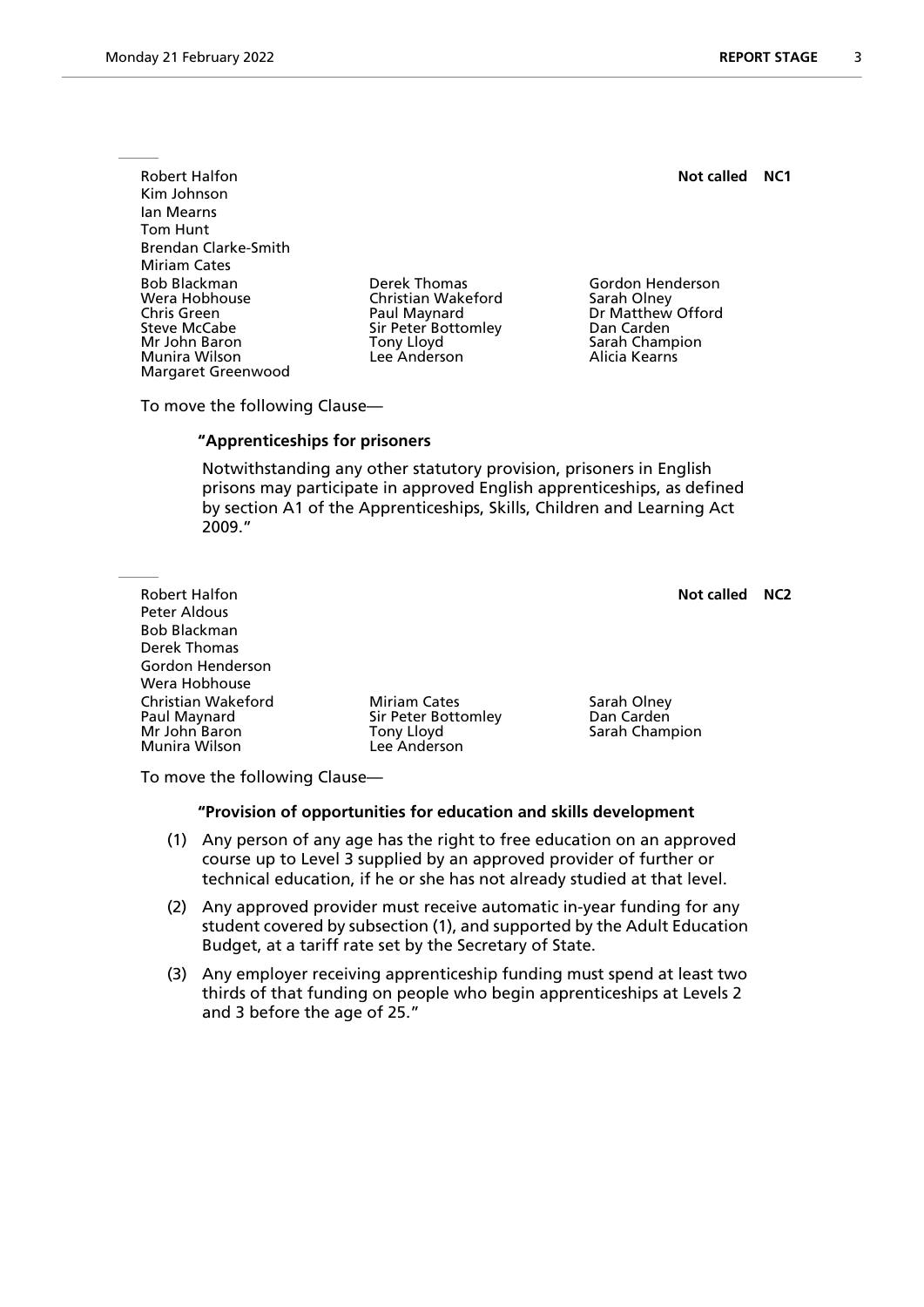Robert Halfon **Not called NC3 Not called NC3** Bob Blackman Derek Thomas Gordon Henderson Wera Hobhouse Christian Wakeford Peter Aldous **Miriam Cates** Sarah Olney Chris Green The Paul Maynard Sir Peter Bottomley<br>
Dan Carden The Sir Peter Bottomley<br>
Mr John Baron The Sir Peter Bottomley Mr John Baron Tony Lloyd<br>1991 - Munira Wilson Tomas Lee Anderson Sarah Champion Alicia Kearns

To move the following Clause—

## **"Amendments to section 42B of the Education Act 1997**

- (1) Section 42B of the Education Act 1997 is amended as follows.
- (2) After subsection (1) insert—
- "(1A) In complying with subsection (1), the proprietor must give a representative range of education and training providers (including, where reasonably practicable, a university technical college) access to registered pupils on at least three occasions during each of the first, second and third key phase of their education."
- (3) After subsection (2) insert—
- "(2A) The proprietor of a school in England within subsection (2) must—
	- (a) ensure that each registered pupil meets, during both the first and second key phase of their education, with a representative range of education and training providers to whom access is given, and
	- (b) ask providers to whom access is given to provide information that includes the following
		- information about the provider and the approved technical education qualifications or apprenticeships that the provider offers,
		- (ii) information about the careers to which those technical education qualifications or apprenticeships might lead,
		- (iii) a description of what learning or training with the provider is like, and
		- (iv) responses to questions from the pupils about the provider or technical education qualifications and apprenticeships.
- (2B) Access given under subsection (1) must be for a reasonable period of time during the standard school day."
- (4) After subsection (5)(a), insert—
	- "(aa) a requirement to provide access to a representative range of education and training providers to include where practicable a university technical college;"
- (5) In subsection (5)(c), after "access" insert "and the times at which the access is to be given;"
- (6) After subsection (5)(c), insert—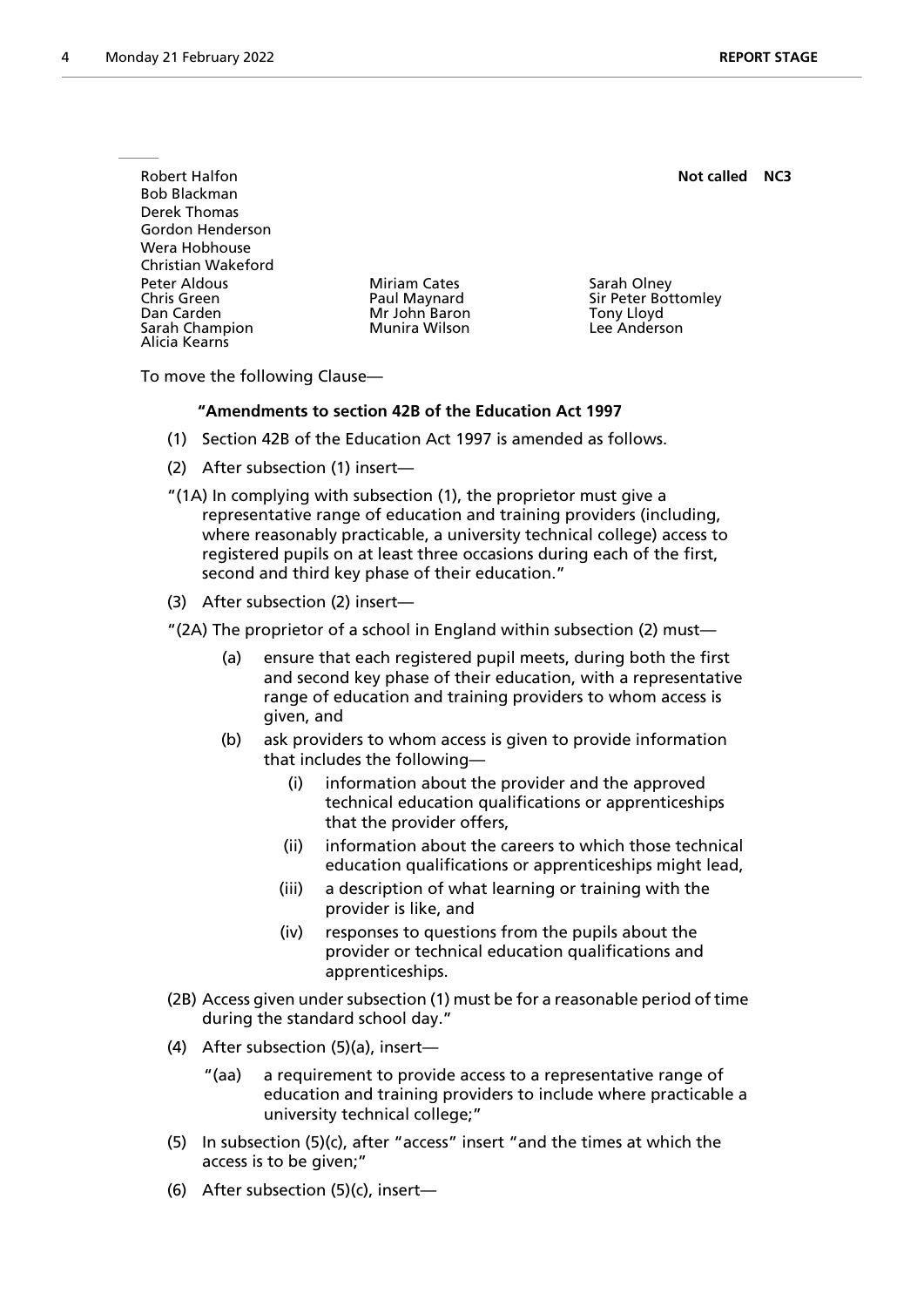"(d) an explanation of how the proprietor proposes to comply with the obligations imposed under subsection (2A)."

(7) After subsection (9), insert—

"(9A) For the purposes of this section—

- (a) the first key phase of a pupil's education is the period—
	- (i) beginning at the same time as the school year in which the majority of pupils in the pupil's class attain the age of 13, and
	- (ii) ending with 28 February in the following school year;
- (b) the second key phase of a pupil's education is the period—
	- (i) beginning at the same time as the school year in which the majority of pupils in the pupil's class attain the age of 15, and
	- (ii) ending with 28 February in the following school year;
- (c) the third key phase of a pupil's education is the period—
	- (i) beginning at the same time as the school year in which the majority of pupils in the pupil's class attain the age of 17, and
	- (ii) ending with 28 February in the following school year.""

Caroline Ansell Siobhan Baillie Andrew Bowie

Chris Skidmore **Not called NC4**

To move the following Clause—

# **"Green Skills Strategy**

 The Secretary of State must, before the end of the period of 12 months beginning with the day on which this Act is passed, publish a Green Skills Strategy, setting out a plan to support people to attain the skills, capabilities or expertise through higher education, further education or technical education that directly contribute to, or indirectly support, the following—

- (a) compliance with the duty imposed by section 1 of the Climate Change Act 2008 (United Kingdom net zero emissions target),
- (b) adaptation to climate change, or
- (c) meeting other environmental goals (such as restoration or enhancement of the natural environment)."

**Peter Aldous Not called NC5** Chris Skidmore Robert Halfon Margaret Greenwood

To move the following Clause—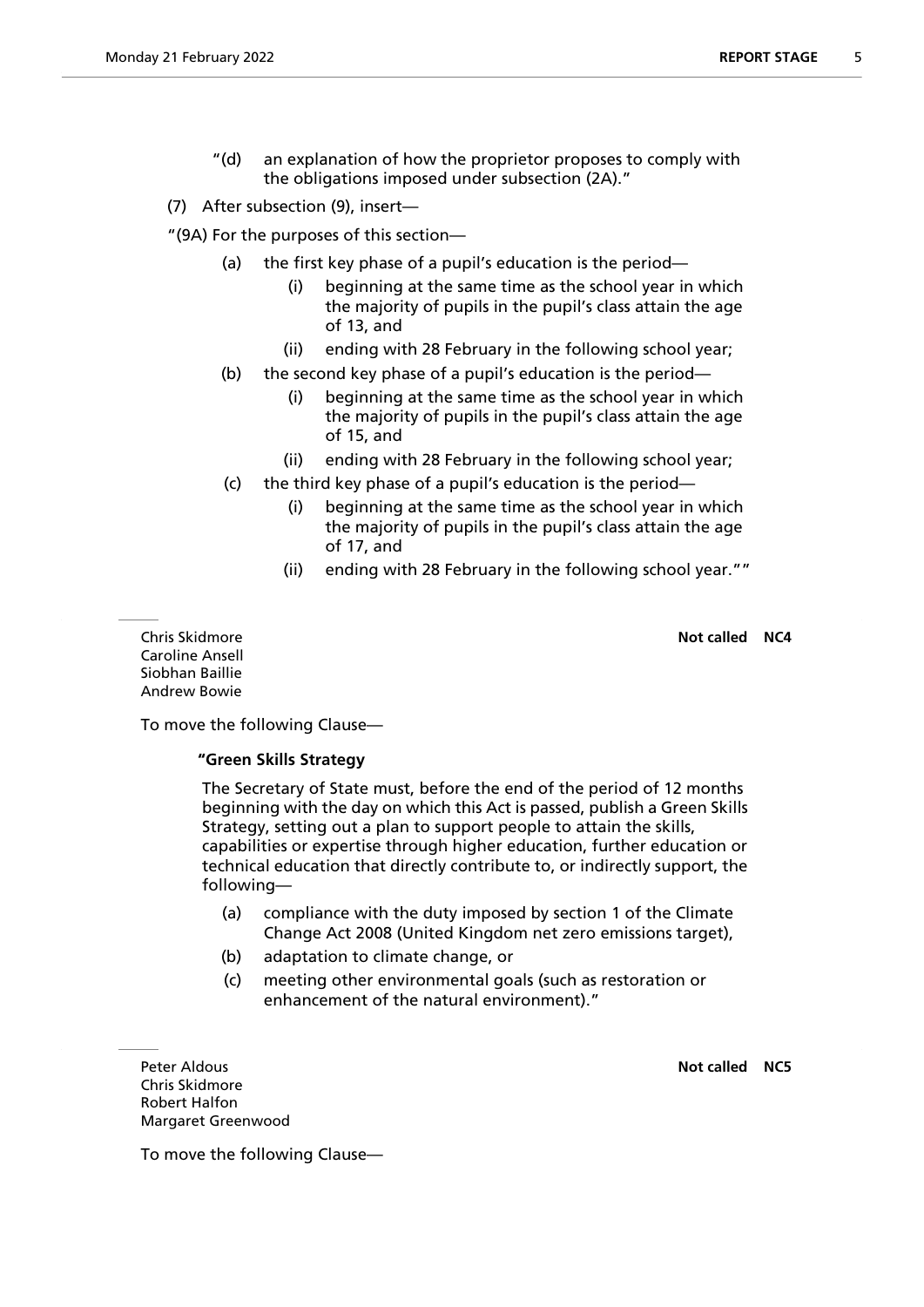# **"Universal Credit conditionality review**

 The Secretary of State must review universal credit conditionality with a view to ensuring that adult learners who are—

- (a) unemployed, and
- (b) in receipt of universal credit

remain entitled to universal credit if they enrol on an approved course for a qualification which is deemed to support them to secure sustainable employment."

Chris Skidmore **Not called NC6**

To move the following Clause—

# **"Skills levels in England and Wales: review**

- (1) Within one year of the passing of this Act, and each year thereafter, the Secretary of State must prepare and publish a report on overall levels of skills in England and Wales and their economic impact, including regional and demographic breakdowns.
- (2) The report under subsection (1) must in particular examine—
	- (a) cohort sizes and compositions of all qualifications from entry level to level 8,
	- (b) cohort skill achievement rates, in terms of result breakdowns,
	- (c) cohort placement success rates, in terms of numbers in further qualifications or new employment within 12 months after achieving each qualification,
	- (d) job retention and labour market turnover,
	- (e) labour productivity, and
	- (f) job satisfaction and fulfilment.
- (3) The report under subsection (1) must be laid before both Houses of Parliament."

#### Chris Skidmore **Not called NC7**

To move the following Clause—

# **"Lifetime skills guarantee**

- (1) All persons have the right to study a fully-funded approved course for a qualification up to level 3 supplied by an approved provider of further, higher, or technical education if they—
	- (a) do not currently hold a level 3 qualification, or
	- (b) currently hold a level 3 qualification and would benefit from retraining.
- (2) The Secretary of State must prepare and publish a list of approved courses for the purposes of subsection (1).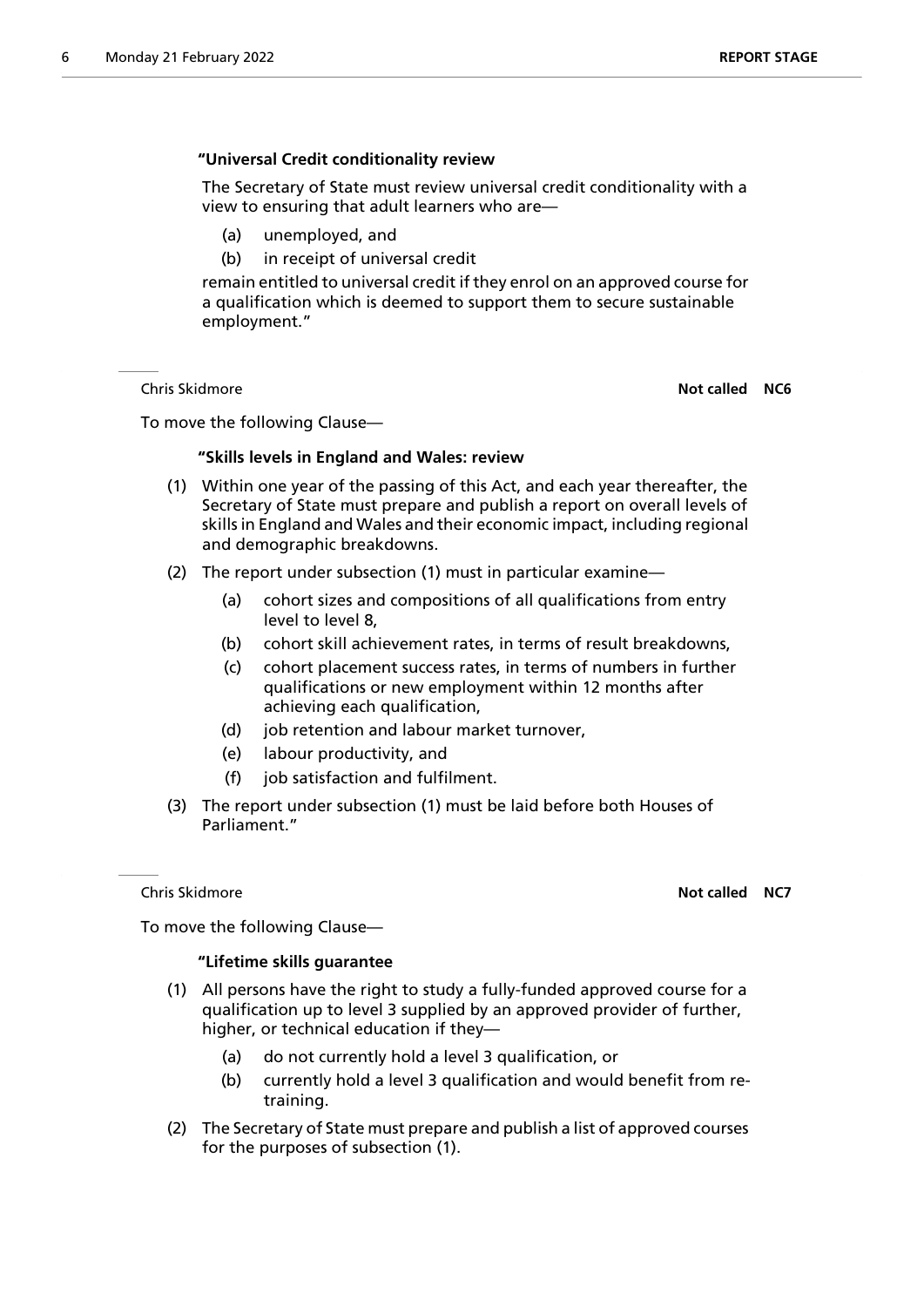- (3) The Secretary of State must consult on the list of approved courses to ensure that they are compatible with national levelling up and skills strategies.
- (4) The Secretary of State must review the list of approved courses at least every six months with a view to ensuring that they reflect the skills needed as the economy changes."

Chris Skidmore **Not called NC8**

To move the following Clause—

# **"National Strategy for Integrated Education**

- (1) The Secretary of State must, before the end of the period of 12 months beginning with the day on which this Act is passed, publish a National Strategy for Integrated Education.
- (2) A strategy under this section must—
	- (a) support the creation or development of courses offering integrated academic and vocational content, or a range of academic and vocational modules which can be combined into hybrid qualifications, at levels 4 to 8;
	- (b) support the creation or development of institutions offering courses under paragraph (a);
	- (c) set out a role for training programme providers in designing courses under paragraph (a).
- (3) The Secretary of State must consult the Institute for Apprenticeships and Technical Education, Ofqual, and Quality Assurance Agency on any strategy to be published under this section.
- (4) The Secretary of State must make regulations within 24 months of the passing of this Act to provide for such elements of the strategy as require enactment through statutory provisions."

Chris Skidmore **Not called NC9**

To move the following Clause—

# **"Integrated compatibility of modules and accreditation**

- (1) The Secretary of State must publish a National Accreditation Framework for Modular Learning. A framework must include guidance on—
	- (a) the unbundling of modular components of courses and qualifications;
	- (b) the stacking of modular components of courses and qualifications; and
	- (c) the transfer of modular components between institutions,

for the purposes of ensuring—

(i) transparency;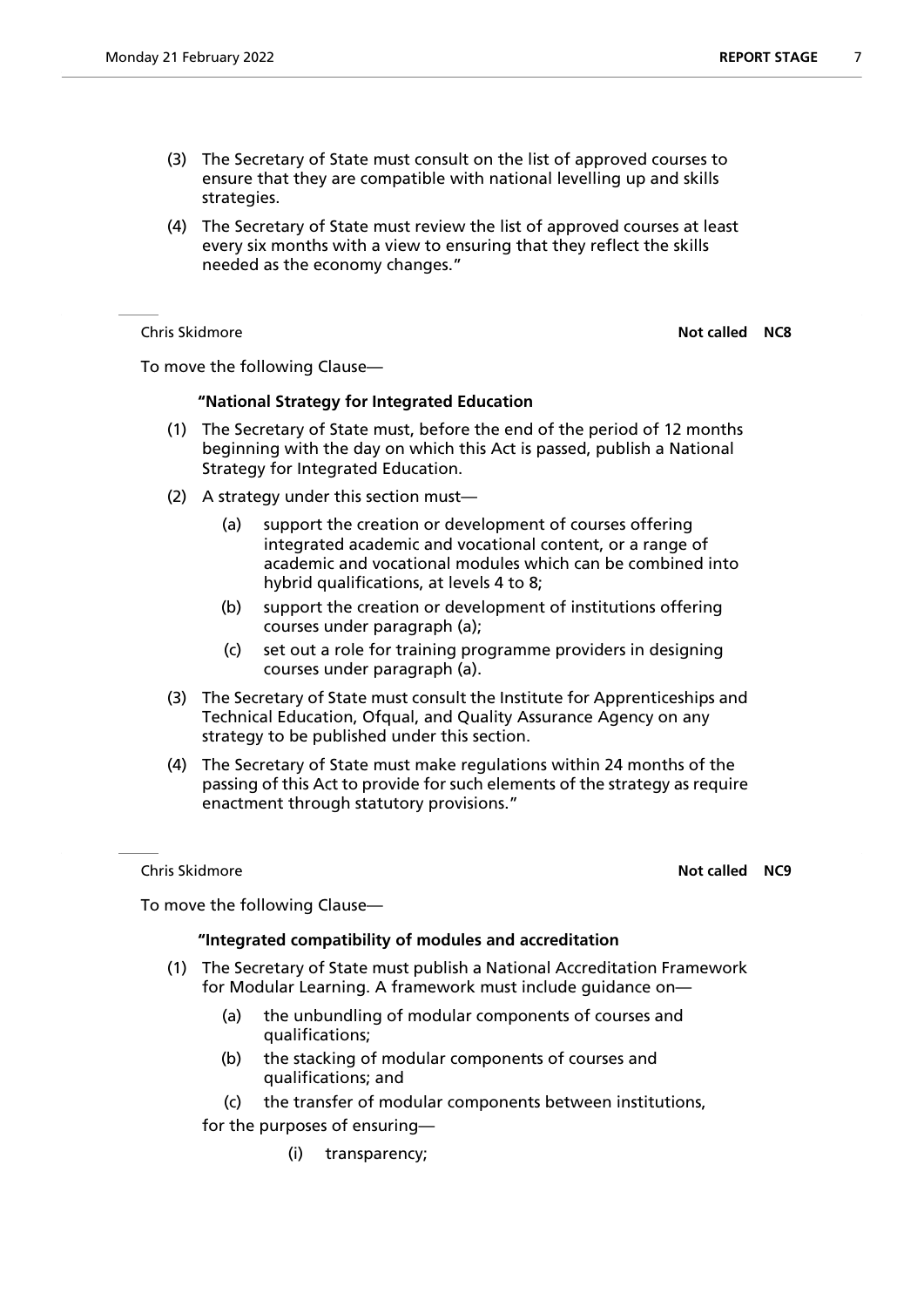- (iii) clarity on the options available to learners for unbundling or stacking modules into an overall qualification which meets the needs of their own professional development, and skills gaps within the national labour-market.
- (2) The Institute for Apprenticeships and Technical Education, Ofqual, and Quality Assurance Agency must assist in the preparation of any framework under this section.
- (3) A framework under this section must set out a role for the Institute, Ofqual and the Quality Assurance Agency in ensuring the effective operation of the framework."

Chris Skidmore **Not called NC10**

To move the following Clause—

# **"Role of employers in employee reskilling**

- (1) The Secretary of State may make regulations for the purpose of ensuring that employers provide—
	- (a) a minimum number of hours per year for in-work training and skills development for employees; and
	- (b) a minimum number of hours of retraining support for courses chosen at the discretion of former employees who have been made redundant, as part of an employer's redundancy package.
- (2) The minimum numbers of hours under section (1)(a) and (b) are to be set by the Secretary of State.
- (3) In this section, "employer" has the same meaning as in section 4.
- (4) The Secretary of State may, by regulation, establish a skills tax credit, for the purpose of—
	- (a) making allowance for funding the provision of time and training under subsection (1); and
	- (b) incentivising and rewarding employers for investing the skills development of their employees."

Sarah Olney

Munira Wilson **Not called NC11**

To move the following Clause—

# **"Transition to 16+ education**

(1) The Secretary of State may make regulations requiring local authorities to fulfil the function of an admissions authority with regard to admissions to further education courses provided within their administrative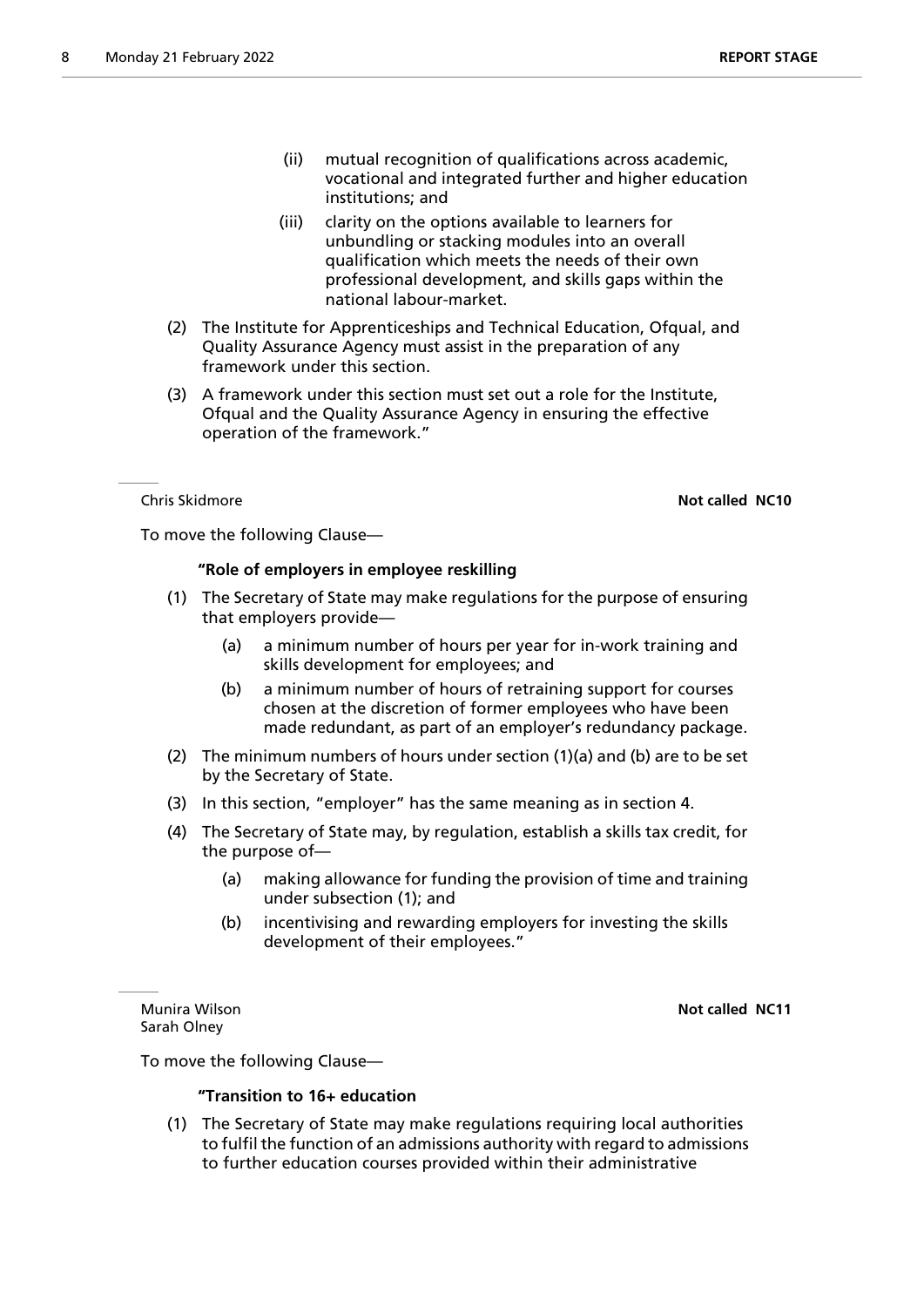jurisdiction, for the purposes of ensuring admission to further education is allocated in an open and fair manner.

- (2) Regulations under this section may require local authorities to run admissions processes in relation to further education in a manner comparable with the processes set out in Part III of the School Standards and Framework Act 1998 in so far as they relate to the admissions processes for primary and secondary education.
- (3) In this section, "further education" has the same meaning as in the Education Act 1996 (see section 2 of that Act)."

Kate Green

**Stephen Timms Not called NC13** 

To move the following Clause—

#### **"Access to Sharia-compliant lifelong learning loans**

- (1) The Secretary of State must make provision by regulations for Shariacompliant student finance to be made available as part of the lifelong learning entitlement.
- (2) Regulations under this section are to be made by statutory instrument, and a statutory instrument containing regulations under this section may not be made unless a draft of the instrument has been laid before, and approved by a resolution of, each House of Parliament."

**Caroline Lucas Negatived on division NC14** 

Clive Lewis Tim Farron Wera Hobhouse Kenny MacAskill Stephen Farry Claudia Webbe

Nadia Whittome Dame Diana Johnson Tony Lloyd Wendy Chamberlain<br>Zarah Sultana

To move the following Clause—

## **"Recognition of skills in the energy sector**

- (1) Within six months of the passing of this Act, the Secretary of State must publish an Energy Sector Skills Strategy, for the purposes of—
	- (a) achieving cross-sector recognition of core skills and training in the offshore energy sector, including the oil and gas sector, and the renewable energy sector; and
	- (b) ensuring training and training standards bodies within the offshore energy sector adopt a transferable skills and competency-based approach to training.
- (2) The strategy must target all workers, whether directly or indirectly (subcontracted or agency) employed, or engaged through day-rate or selfemployed contract models.
- (3) When producing the strategy, the Secretary of State must consult with—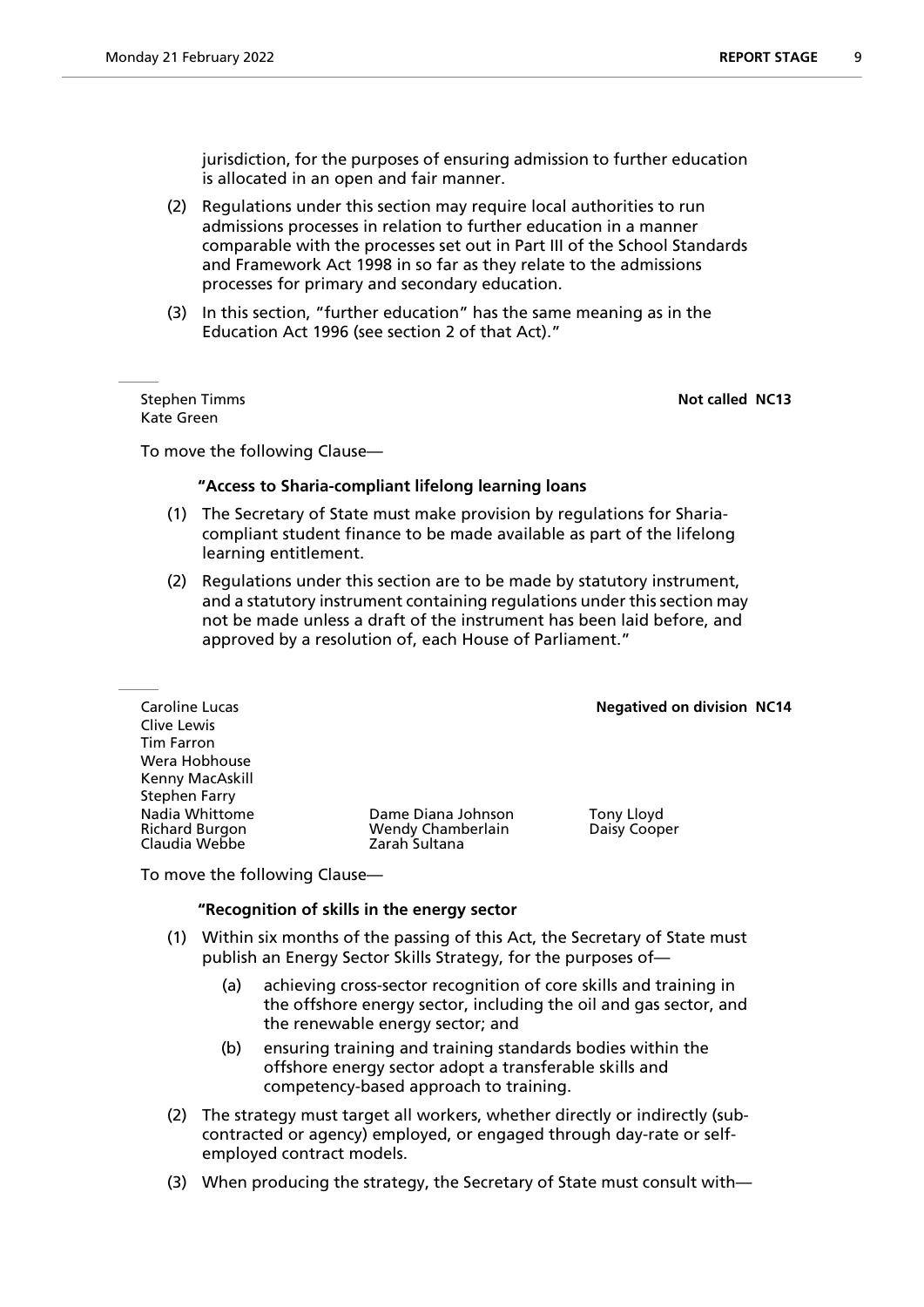- (a) workers within the offshore energy sector;
- (b) unions within the offshore energy sector;
- (c) energy companies; and
- (d) training standards bodies relevant to the offshore energy sector.
- (4) The Secretary of State must implement the strategy within 12 months of the passing of this Act. The Secretary of State may make regulations to provide for such elements of the strategy as require enactment through statutory provision."

**Caroline Lucas Not called NC15** Clive Lewis Tim Farron Wera Hobhouse Kenny MacAskill Stephen Farry Nadia Whittome **Dame Diana Johnson** Tony Lloyd<br>Richard Burgon **Numberlain** Daisy Coop Wendy Chamberlain Francis Daisy Cooper<br>Tarah Sultana Claudia Webbe

To move the following Clause—

## **"Retraining guarantee for oil and gas workers**

- (1) The Secretary of State must guarantee access to training, grants, resources and other support facilities to workers in the oil and gas sector, including—
	- (a) assessment of existing skills and training;
	- (b) understanding of skills matrices for careers in the offshore energy sector, including renewable energy and oil and gas;
	- (c) advice on alternative green energy jobs; and
	- (d) funding to complete training relevant to the green energy sector;

for the purpose of proactively supporting oil and gas workers wishing to transition to careers in the green energy sector, regardless of their current contract status.

- (2) Support under this section must be made available to—
	- (a) all workers, whether directly or indirectly (sub-contracted or agency) employed, or engaged through day-rate or selfemployed contract models; and
	- (b) workers who have recently left the oil and gas sector."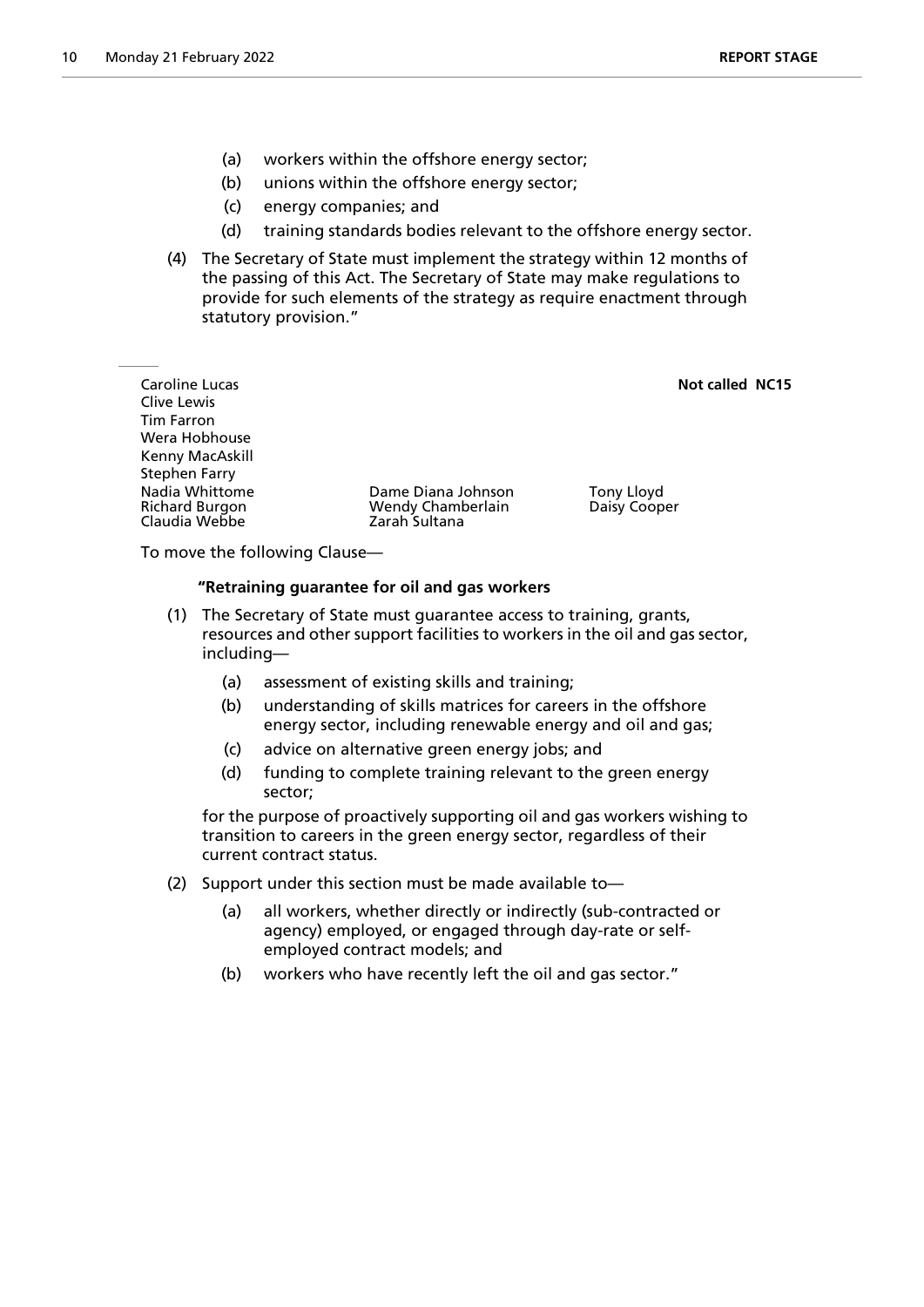Margaret Greenwood **Not called NC16 Not called NC16** Ian Byrne Claudia Webbe Peter Dowd Mick Whitley Paula Barker Kim Johnson Sir George Howarth Dame Angela Eagle Maria Eagle Rosie Cooper Sarah Champion Kate Green Kerry McCarthy Dame Diana Johnson Nadia Whittome

Christian Wakeford

To move the following Clause—

## **"National review and plan for improving levels of adult literacy**

- (1) Within two years of the passing of this Act, and every two years thereafter, the Secretary of State must review adult literacy levels in England, for the purpose of improving adult literacy levels.
- (2) A review under this section must identify the number of adults with literacy levels—
	- (a) below Entry Level 1,
	- (b) below Entry Level 2,
	- (c) below Entry Level 3,
	- (d) below Level 1, and
	- (e) below Level 2.
- (3) The findings of a review under this section must be published in a report, which must be laid before Parliament.
- (4) A report under this section must include a breakdown of the levels of adult literacy by local authority area.
- (5) When a report under this section is laid before Parliament, the Secretary of State must also publish a strategy setting out steps the Government intends to take to improve levels of adult literacy in England."

Margaret Greenwood **Not called NC17 Not called NC17** Ian Byrne Claudia Webbe Peter Dowd Mick Whitley Paula Barker Kim Johnson Sir George Howarth Dame Angela Eagle Dame Diana Johnson

Rosie Cooper Sarah Champion<br>
Emma Hardy Sarah Champion<br>
Kate Osborne

To move the following Clause—

## **"Availability of humanities, social sciences, arts and languages courses**

- (1) The Secretary of State must review the availability of humanities, social sciences, arts and languages courses at Entry Level through to Level 4 in a specified area to which a local skills improvement plan relates.
- (2) The outcome of a review under this section must be—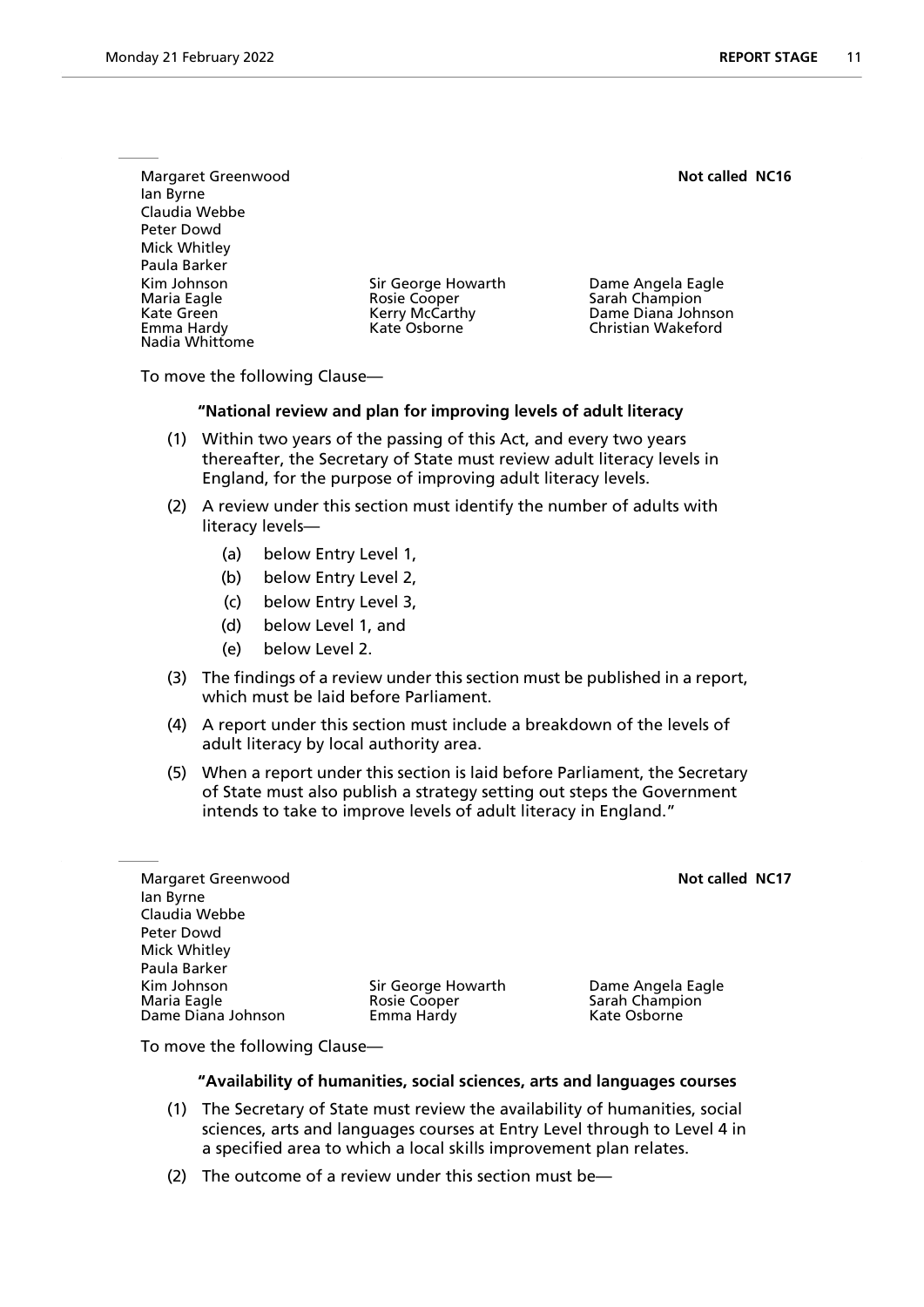- (a) provided to the relevant employer representative body for a specified area; and
- (b) laid before both Houses of Parliament.
- (3) Where a review under this section identifies inadequate availability of courses in a specified area, the Secretary of State must take steps to remedy this inadequacy, to ensure courses are available in all specified areas.
- (4) A review under this section in relation to a specified area must be conducted each time the Secretary of State approves and publishes a local skills improvement plan for that specified area."

**Peter Aldous Not called** 2 Margaret Greenwood

Clause 1, page 2, line 36, after "authority" insert "and further education providers in the specified area"

Margaret Greenwood **Not called 18** Ian Byrne Claudia Webbe Peter Dowd Mick Whitley Paula Barker Kim Johnson Sir George Howarth Dame Angela Eagle Rosie Cooper Sarah Champion<br>1988 - Eagle Rose Champion<br>1988 - Kate Osborne Dame Diana Johnson Emma Hardy Kate Osborne Christian Wakeford Clause 1, page 3, line 6, at end insert—

"(ba) draws on responses to a public consultation conducted by the relevant local authority for the specified area on the education and training that should be made available in the relevant area, and"

Mr Toby Perkins **Not called** 16 Matt Western

Clause 1, page 3, line 10, at end insert—

"(d) lists specific strategies to support learners who have or have previously had, a statement of Special Educational Need or an Education and Health Care Plan into employment, including but not limited to provision for supported internships."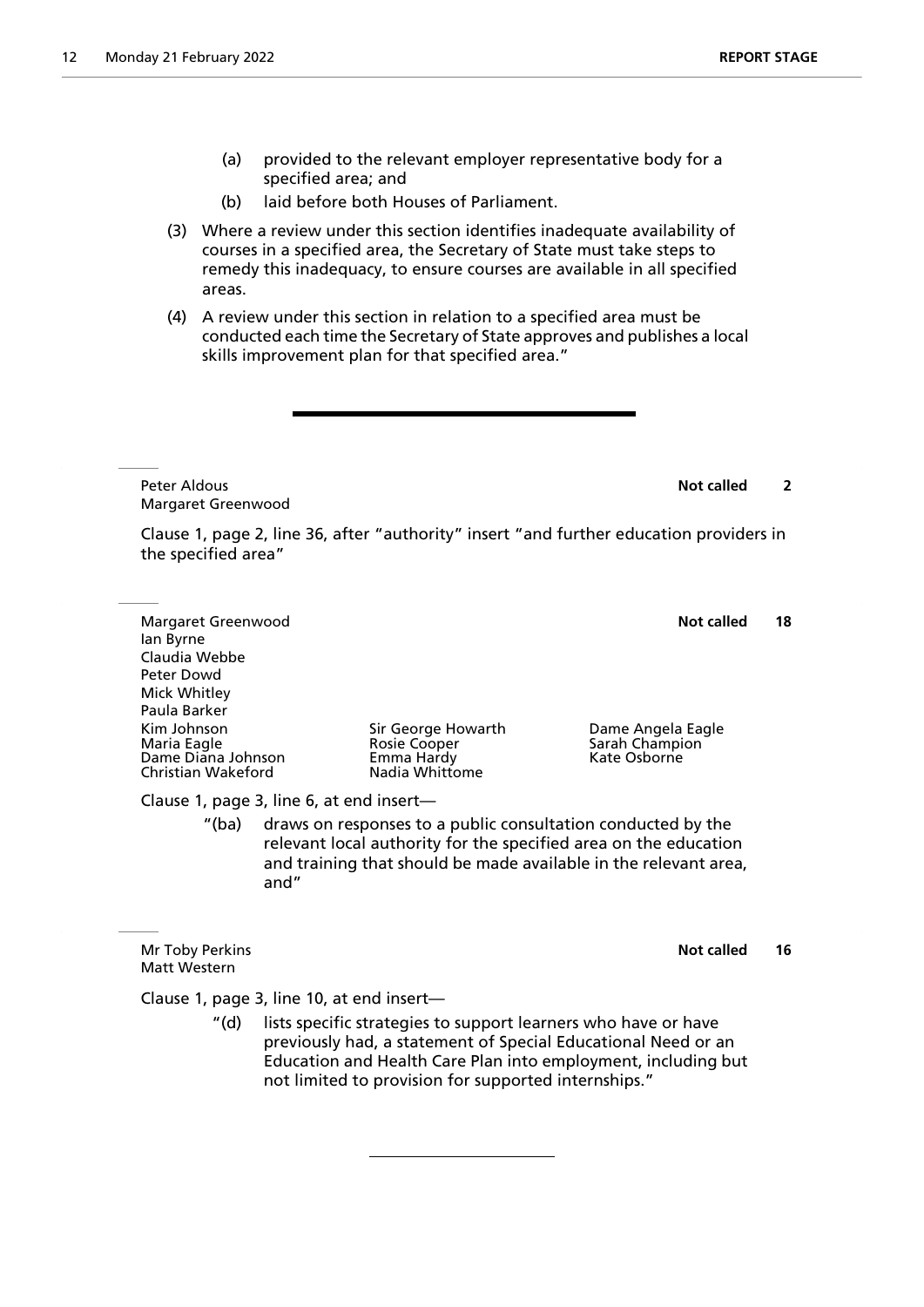Matt Western Clause 2, page 3, line 15, after "England" insert "with the consent of the relevant local authority, Local Enterprise Partnership (LEP) and, where relevant, Mayoral Combined

Mr Toby Perkins **Negatived on division 14**

**Chris Skidmore Not called 4 Not called 4 Not called 4** Clause 2, page 3, line 20, after "employers", insert "and any relevant community,

education, arts, faith and third sector organisations"

**Chris Skidmore Not called** 5

Authority"

Clause 2, page 3, line 41, at end insert—

"(6) The functions of the Secretary of State under this section may also be exercised by a relevant mayoral combined authority in England, where the designation relates to an area within their administrative jurisdiction, provided that education and skills are within the relevant authority's devolved competence."

Emma Hardy **Notice 2018 Notice 2018 Notice 2018 Notice 2018 Notice 2018 Notice 2018 Notice 2018 Notice 2018** 

Clause 2, page 3, line 41, at end insert—

"(6) Representative bodies which are employers, and employer organisations which are members of employer representative bodies, must sign up to the Disability Confident employer scheme within six months of being designated, or becoming a member of, the employer representative body."

**Chris Skidmore Not called** 6

Clause 3, page 4, line 18, at end insert—

"(5) The functions of the Secretary of State under this section may also be exercised by a relevant mayoral combined authority in England, where the designation relates to an area within their administrative jurisdiction, provided that education and skills are within the relevant authority's devolved competence."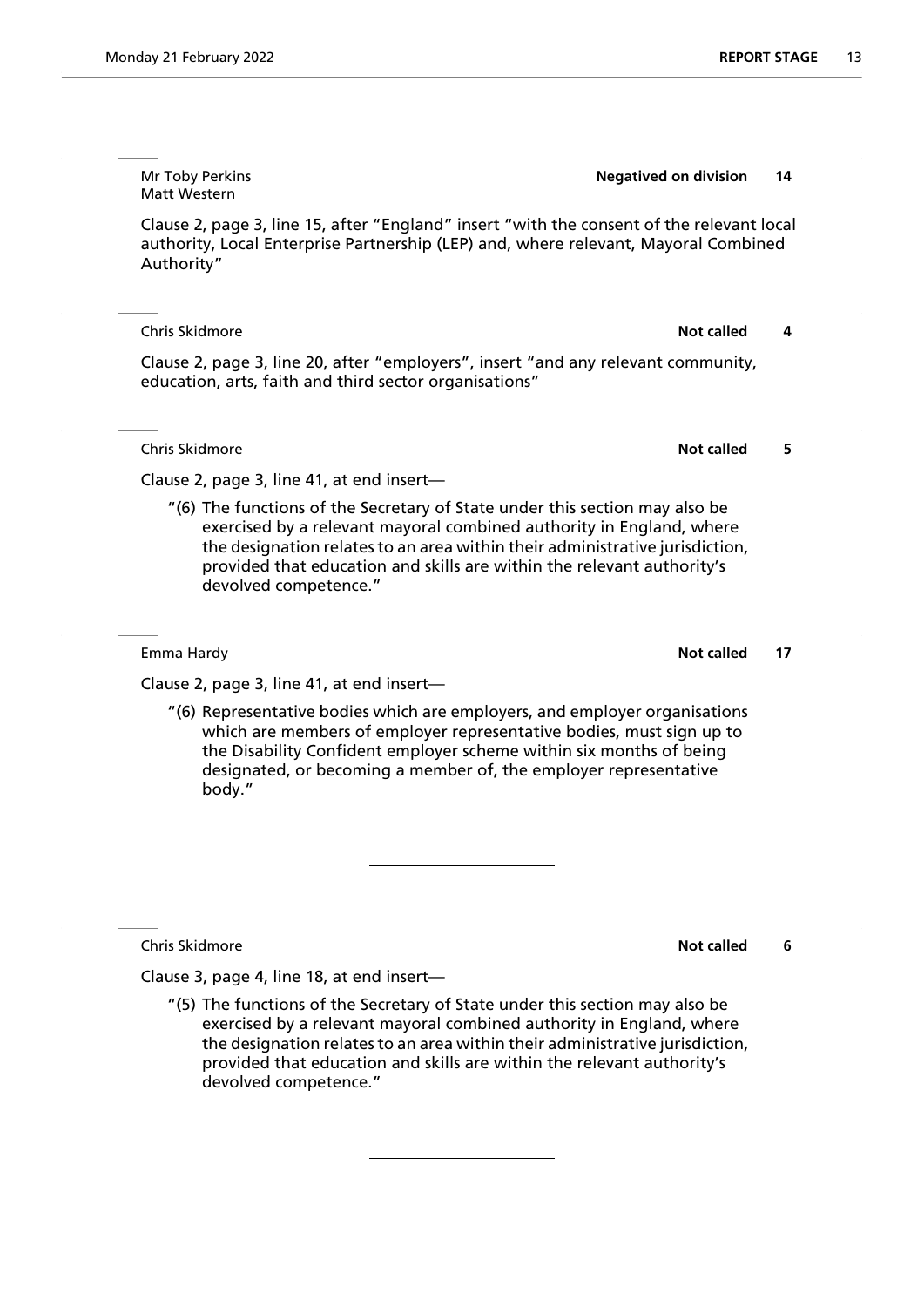**Mr Toby Perkins <b>Not called** 12 Matt Western Margaret Greenwood Clause 6, page 7, line 23, at end insert— "(2A) The Institute shall perform a review of the operation of the apprenticeship levy, paying particular regard to considering whether sufficient apprenticeships at level 3 and below are available." **Mr Toby Perkins 15 Mr Toby Perkins 15** Matt Western Clause 7, page 10, line 37, at end insert— "(2A) Subsection (2) does not apply to the withdrawal of level three courses for the period of four years beginning with the day on which this Act is passed." Robert Halfon **Note 2** and 2 and 2 and 2 and 2 and 2 and 2 and 2 and 2 and 2 and 2 and 2 and 2 and 2 and 2 and 2 and 2 and 2 and 2 and 2 and 2 and 2 and 2 and 2 and 2 and 2 and 2 and 2 and 2 and 2 and 2 and 2 and 2 and 2 a Page 17, line 28, leave out Clause 14 **Chris Skidmore Not called 8** Clause 14, page 17, line 28, at end insert— "(A1)Section 42A of the Education Act 1997 (Provision of careers guidance in schools in England) is amended as follows— After subsection (4)(c), insert— "(d) is provided by a person who is registered with the Career Development Institute, and who holds a level 4 qualification."" Mr Toby Perkins **Negatived on division 13** Matt Western Clause 14, page 18, line 5, at end insert—

- "(aa) ensure that each registered pupil receives two weeks' worth of compulsory work experience,
- (ab) ensure that each registered pupil receives face to face careers guidance, and"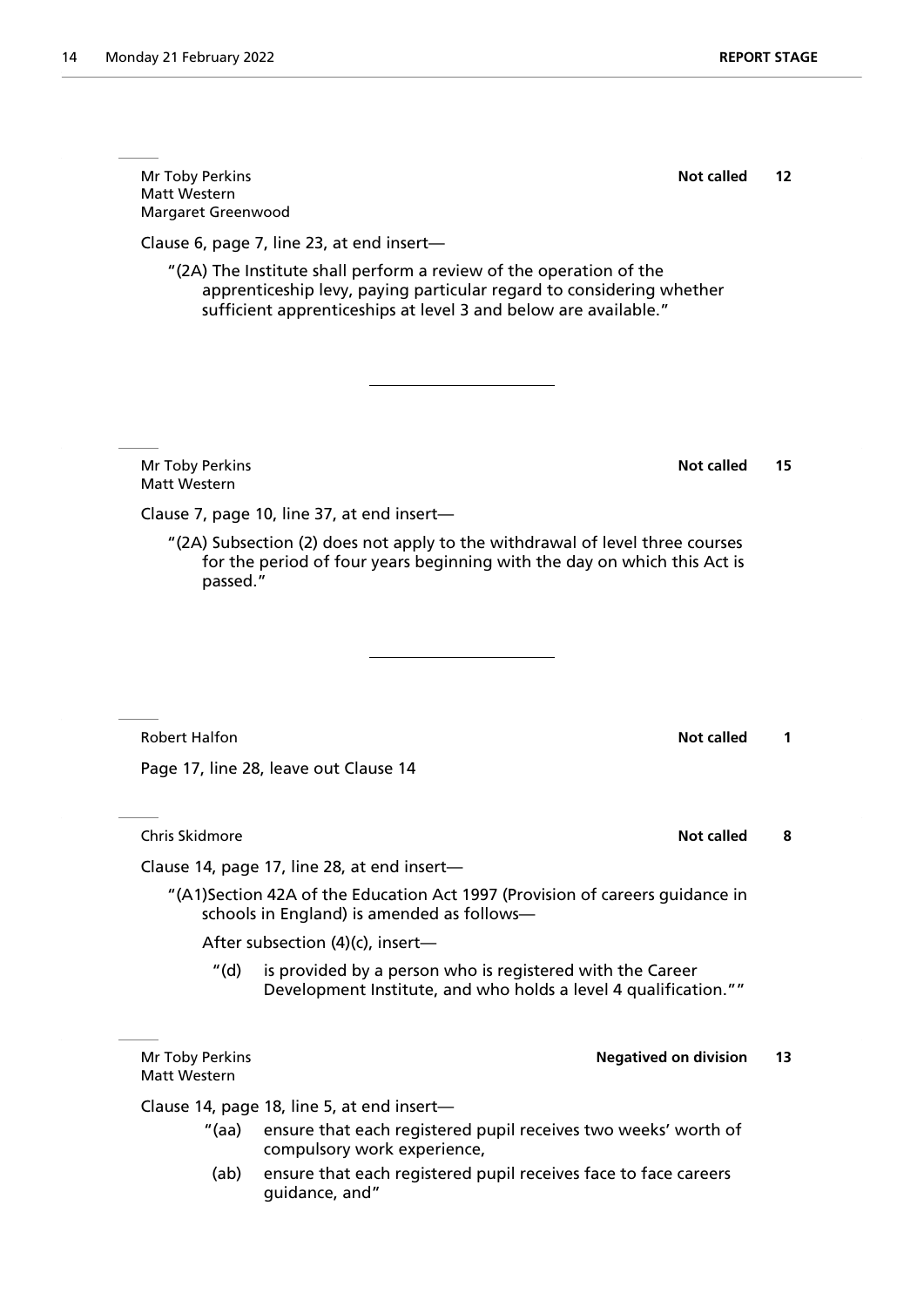**Chris Skidmore Not called 7** 

Clause 14, page 19, line 1, at end insert—

"(9B) Local Authorities shall have oversight of the provisions in subsection (2A) and subsection (5), for the purposes of ensuring the provision of careers advice is consistent and high quality."

**Chris Skidmore Not called** 3

Clause 15, page 20, line 29, at end insert—

- "(3) After section 22(2)(c) of the Teaching and Higher Education Act 1998 insert—
	- "(ca) for the establishment of a system of means-tested financial grants, for the purpose of ensuring that financial hardship is not a dissuading factor in the take-up of higher education or further education modules or courses.""

**Caroline Lucas Not called 11** Clive Lewis Tim Farron Wera Hobhouse Kenny MacAskill Stephen Farry Claudia Webbe

Nadia Whittome Dame Diana Johnson Tony Lloyd Wendy Chamberlain<br>Zarah Sultana

Clause 34, page 40, line 20, at end insert—

"(e) Sections [*Recognition of skills in the energy sector*] and [*Retraining guarantee for oil and gas workers*]."